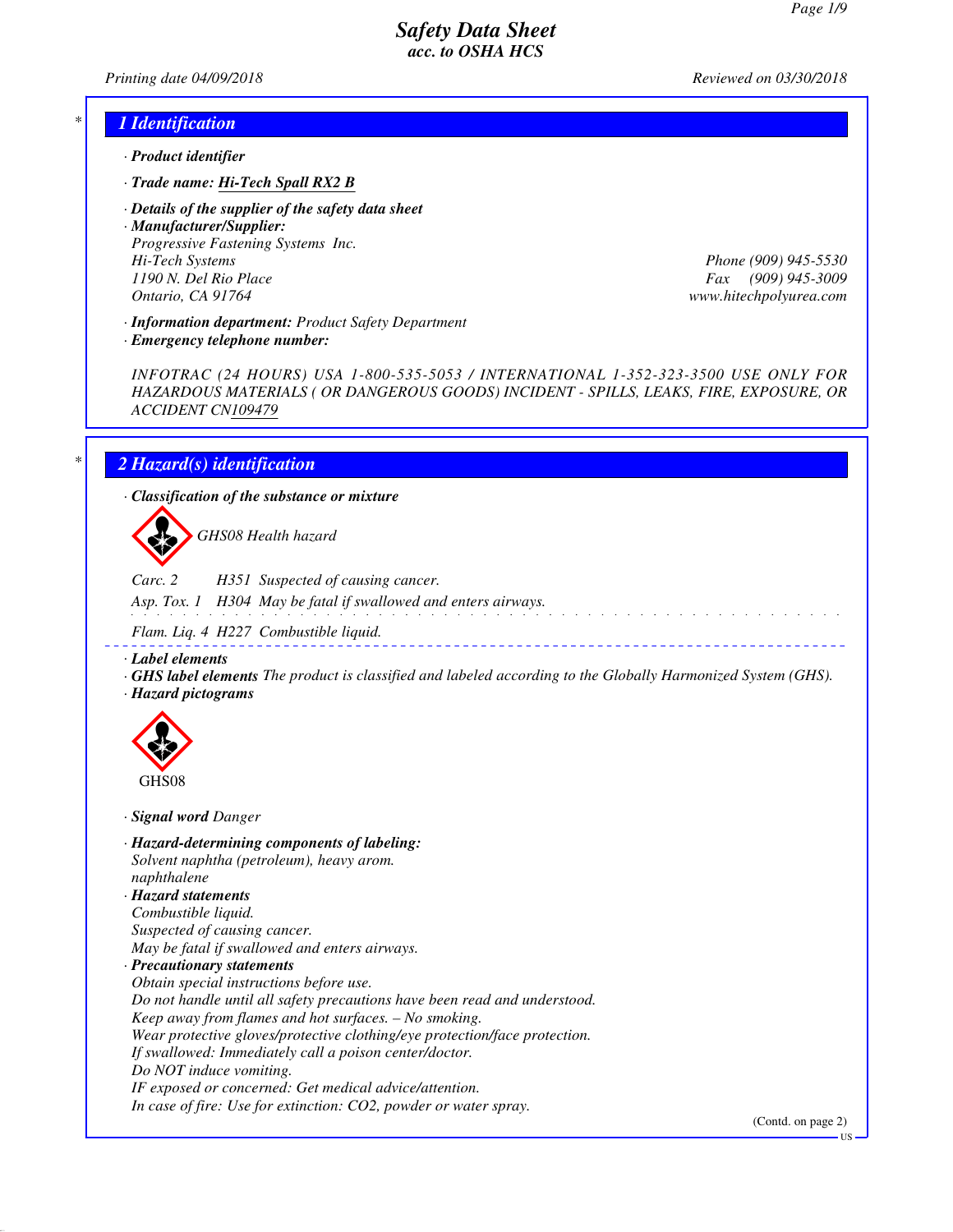*Printing date 04/09/2018 Reviewed on 03/30/2018*

#### *Trade name: Hi-Tech Spall RX2 B*

|                                                                                                                                                                                           | (Contd. of page 1) |
|-------------------------------------------------------------------------------------------------------------------------------------------------------------------------------------------|--------------------|
| Store in a well-ventilated place. Keep cool.                                                                                                                                              |                    |
| Store locked up.<br>Dispose of contents/container in accordance with local/regional/national/international regulations.<br>· Classification system:<br>$\cdot$ NFPA ratings (scale 0 - 4) |                    |
| $Health = 0$<br>$Fire = 2$<br>$Reactivity = 0$                                                                                                                                            |                    |
| $\cdot$ HMIS-ratings (scale 0 - 4)                                                                                                                                                        |                    |
| <b>HEALTH</b><br>$\boxed{0}$<br>$Health = 0$<br>$\boxed{2}$<br>$Fire = 2$<br><b>FIRE</b><br>$Reactivity = 0$<br><b>REACTIVITY</b> 0                                                       |                    |
| $\cdot$ Other hazards                                                                                                                                                                     |                    |
| · Results of PBT and vPvB assessment<br>· PBT: Not applicable.                                                                                                                            |                    |
| $\cdot v$ PvB: Not applicable.                                                                                                                                                            |                    |
|                                                                                                                                                                                           |                    |
| <b>3 Composition/information on ingredients</b>                                                                                                                                           |                    |
| • Chemical characterization: Mixtures<br>· Description: Mixture of the substances listed below with nonhazardous additions.                                                               |                    |

*· Dangerous components: 64742-94-5 Solvent naphtha (petroleum), heavy arom.* d~ *Asp. Tox. 1, H304 >50-*≤*100% 91-20-3 naphthalene* d~ *Carc. 2, H351;* d~ *Acute Tox. 4, H302; Flam. Liq. 4, H227 >2.5-<10%*

#### *4 First-aid measures*

- *· Description of first aid measures*
- *· After inhalation: Supply fresh air; consult doctor in case of complaints.*
- *· After skin contact: Generally the product does not irritate the skin.*
- *· After eye contact: Rinse opened eye for at least 15 minutes under running water.*
- *· After swallowing:*

*Rinse mouth and then drink plenty of water. Do not induce vomiting. Never induce vomiting or give anything by mouth if victim is unconscious or having convulsions. If symptoms persist consult doctor.*

- *· Information for doctor:*
- *· Most important symptoms and effects, both acute and delayed No further relevant information available.*
- *· Indication of any immediate medical attention and special treatment needed*

*No further relevant information available.*

## *5 Fire-fighting measures*

- *· Extinguishing media*
- *· Suitable extinguishing agents:*

*Dry powder, foam, carbon dioxide. Use cold water spray to cool fire exposed containers to minimize risk of rupture. A solid stream of water directed into hot buring liquid could cause frothing.*

(Contd. on page 3)

 $-US$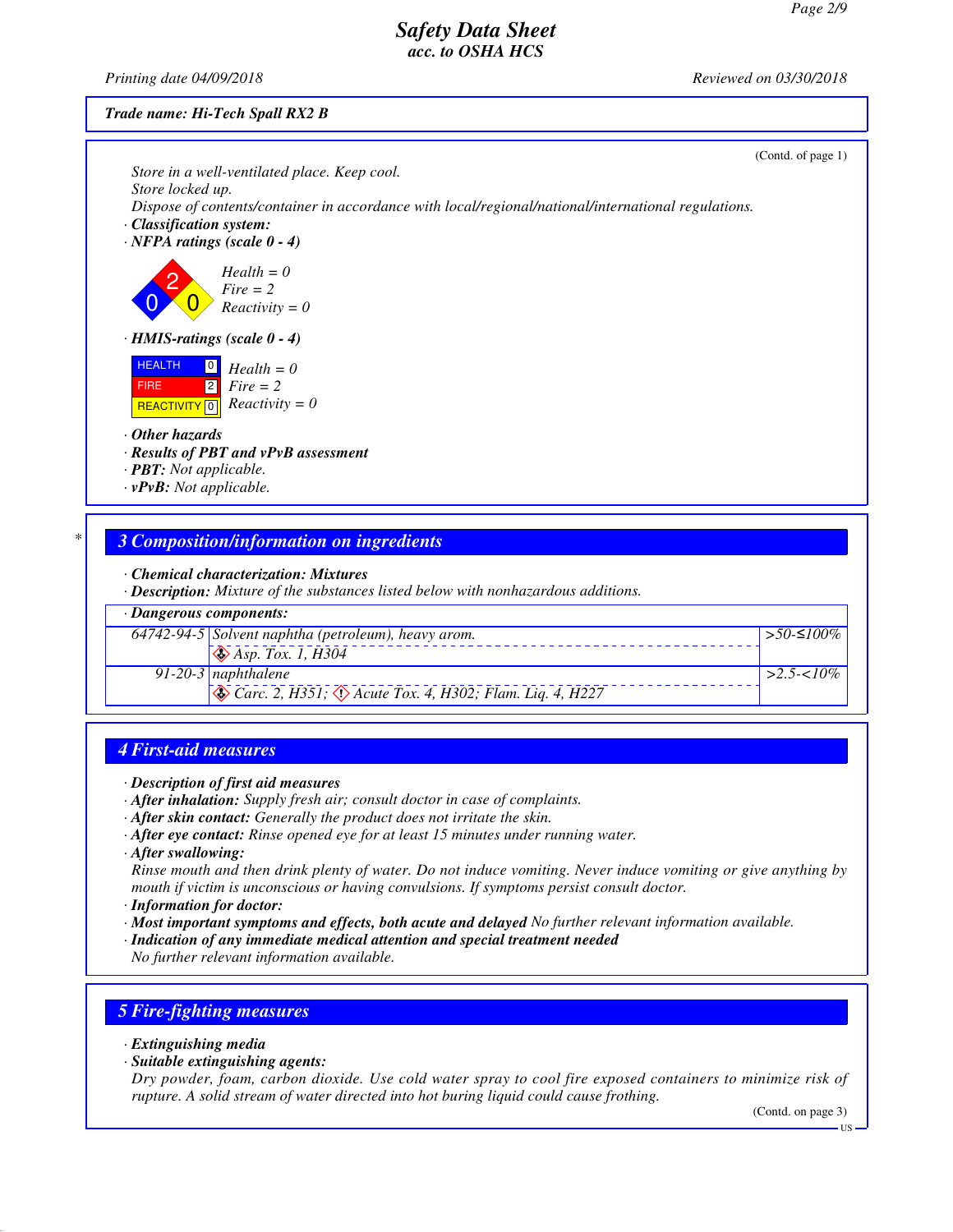*Printing date 04/09/2018 Reviewed on 03/30/2018*

#### *Trade name: Hi-Tech Spall RX2 B*

(Contd. of page 2) *water spray, dry powder, carbon dioxide, foam · Special hazards arising from the substance or mixture Hazards during fire-fighting: nitrous gases, fumes/smoke, isocyanate, vapour · Advice for firefighters · Protective equipment: Firefighters should be equipped with self-contained breathing apparatus and turn out gear. · Additional information Dispose of fire debris and contaminated extinguishing water in accordance with official regulations. \* 6 Accidental release measures · Personal precautions, protective equipment and emergency procedures Wear protective equipment. Keep unprotected persons away. · Environmental precautions: Prevent seepage into sewage system, workpits and cellars. · Methods and material for containment and cleaning up: Dispose of the collected material according to regulations. Dispose contaminated material as waste according to item 13. Ensure adequate ventilation. · Reference to other sections See Section 7 for information on safe handling. See Section 8 for information on personal protection equipment. See Section 13 for disposal information. · Protective Action Criteria for Chemicals · PAC-1: 102-60-3 1,1',1'',1'''-ethylenedinitrilotetrapropan-2-ol 34 mg/m³ 91-20-3 naphthalene 15 ppm · PAC-2: 102-60-3 1,1',1'',1'''-ethylenedinitrilotetrapropan-2-ol 370 mg/m³ 91-20-3 naphthalene 83 ppm · PAC-3: 102-60-3 1,1',1'',1'''-ethylenedinitrilotetrapropan-2-ol 2,200 mg/m³ 91-20-3 naphthalene 500 ppm*

#### *7 Handling and storage*

*· Handling:*

- *· Precautions for safe handling Ensure thorough ventilation of stores and work area. Protect against moisture.*
- *· Information about protection against explosions and fires: Keep ignition sources away Do not smoke.*
- *· Conditions for safe storage, including any incompatibilities*
- *Segregate from foods and animal feeds. Segregate friom acids and bases.*
- *· Storage:*
- *· Requirements to be met by storerooms and receptacles: Carbon Steel, (Iron), High density polyethylene (HDPE), Low density polyethylene (LDPE) · Information about storage in one common storage facility:*
- *When stored between 60-80°F in sealed containers, typical shelf life is 12 months from the date of manufacture. · Further information about storage conditions: Keep receptacle tightly sealed.*

(Contd. on page 4)

US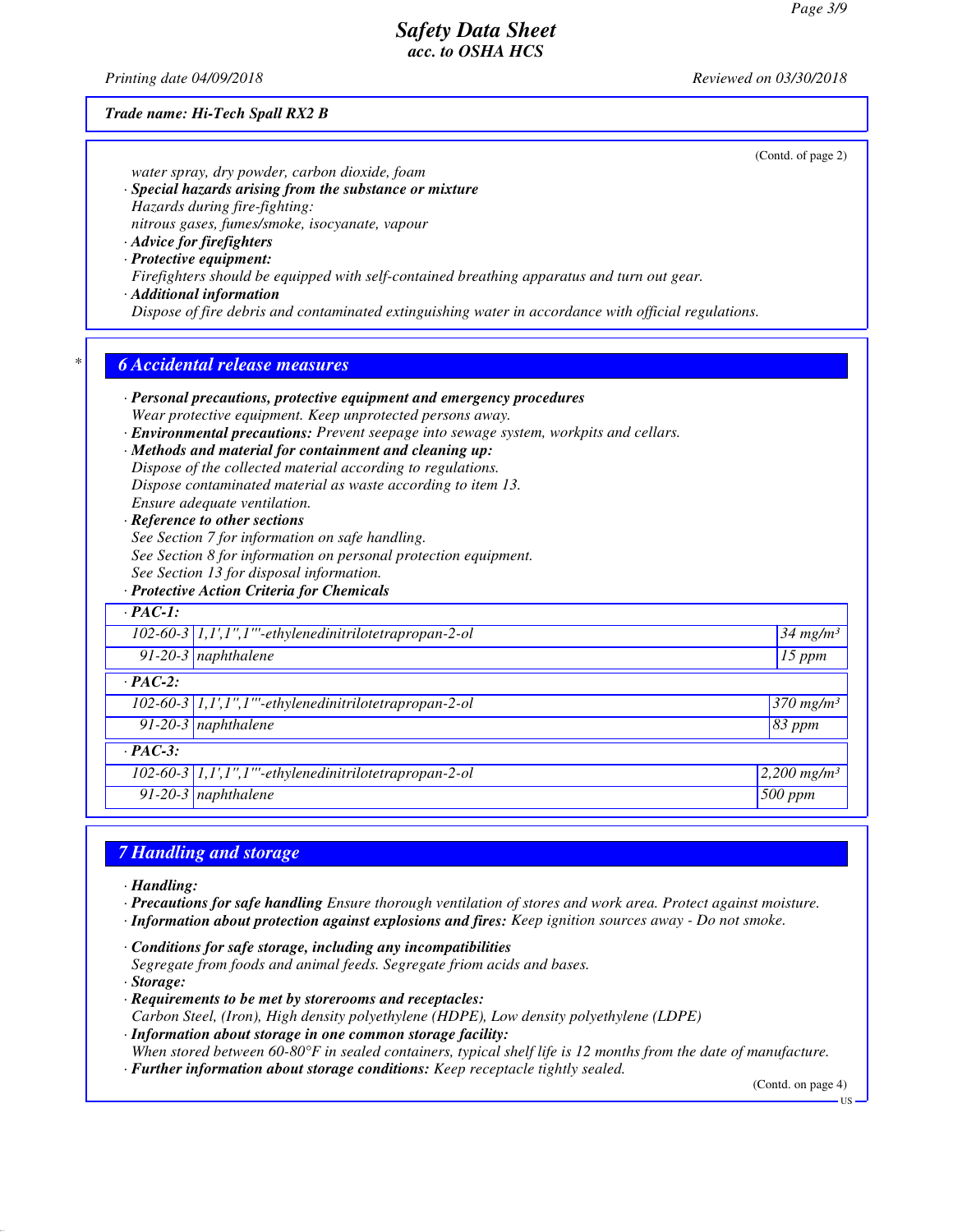*Printing date 04/09/2018 Reviewed on 03/30/2018*

*Trade name: Hi-Tech Spall RX2 B*

*· Specific end use(s) No further relevant information available.*

#### *8 Exposure controls/personal protection*

*· Additional information about design of technical systems: No further data; see item 7.*

- *· Control parameters*
- *· Components with limit values that require monitoring at the workplace:*

#### *91-20-3 naphthalene*

*PEL Long-term value: 50 mg/m³, 10 ppm*

- *REL Short-term value: 75 mg/m³, 15 ppm*
	- *Long-term value: 50 mg/m³, 10 ppm*

*TLV Long-term value: 52 mg/m³, 10 ppm*

#### *Skin; BEI*

*· Additional information: The lists that were valid during the creation were used as basis.*

#### *· Exposure controls*

- *· Personal protective equipment:*
- *· General protective and hygienic measures:*

*Keep away from foodstuffs, beverages and feed. Wash hands before breaks and at the end of work.*

- *· Breathing equipment: Not required.*
- *· Protection of hands:*

*The glove material has to be impermeable and resistant to the product/ the substance/ the preparation. Due to missing tests no recommendation to the glove material can be given for the product/ the preparation/ the chemical mixture.*

*Selection of the glove material on consideration of the penetration times, rates of diffusion and the degradation · Material of gloves*

*The selection of the suitable gloves does not only depend on the material, but also on further marks of quality and varies from manufacturer to manufacturer. As the product is a preparation of several substances, the resistance of the glove material can not be calculated in advance and has therefore to be checked prior to the application.*

*· Penetration time of glove material*

*The exact break through time has to be found out by the manufacturer of the protective gloves and has to be observed.*

- *· Eye protection: Goggles recommended during refilling.*
- *· Body protection: Protective work clothing*

| · Information on basic physical and chemical properties |                      |  |
|---------------------------------------------------------|----------------------|--|
| <b>General Information</b>                              |                      |  |
| Appearance:                                             | Non-Pigmented liquid |  |
| $\cdot$ Form:                                           | Liquid               |  |
| $\cdot$ Color:                                          | Non-pigmented liquid |  |
| $\cdot$ Odor:                                           | Mild                 |  |
| Odor threshold:                                         | Not determined.      |  |
| $\cdot$ pH-value:                                       | Not determined.      |  |
| $\cdot$ Change in condition                             |                      |  |
| <b>Melting point/Melting range:</b>                     | Undetermined.        |  |

(Contd. of page 3)

US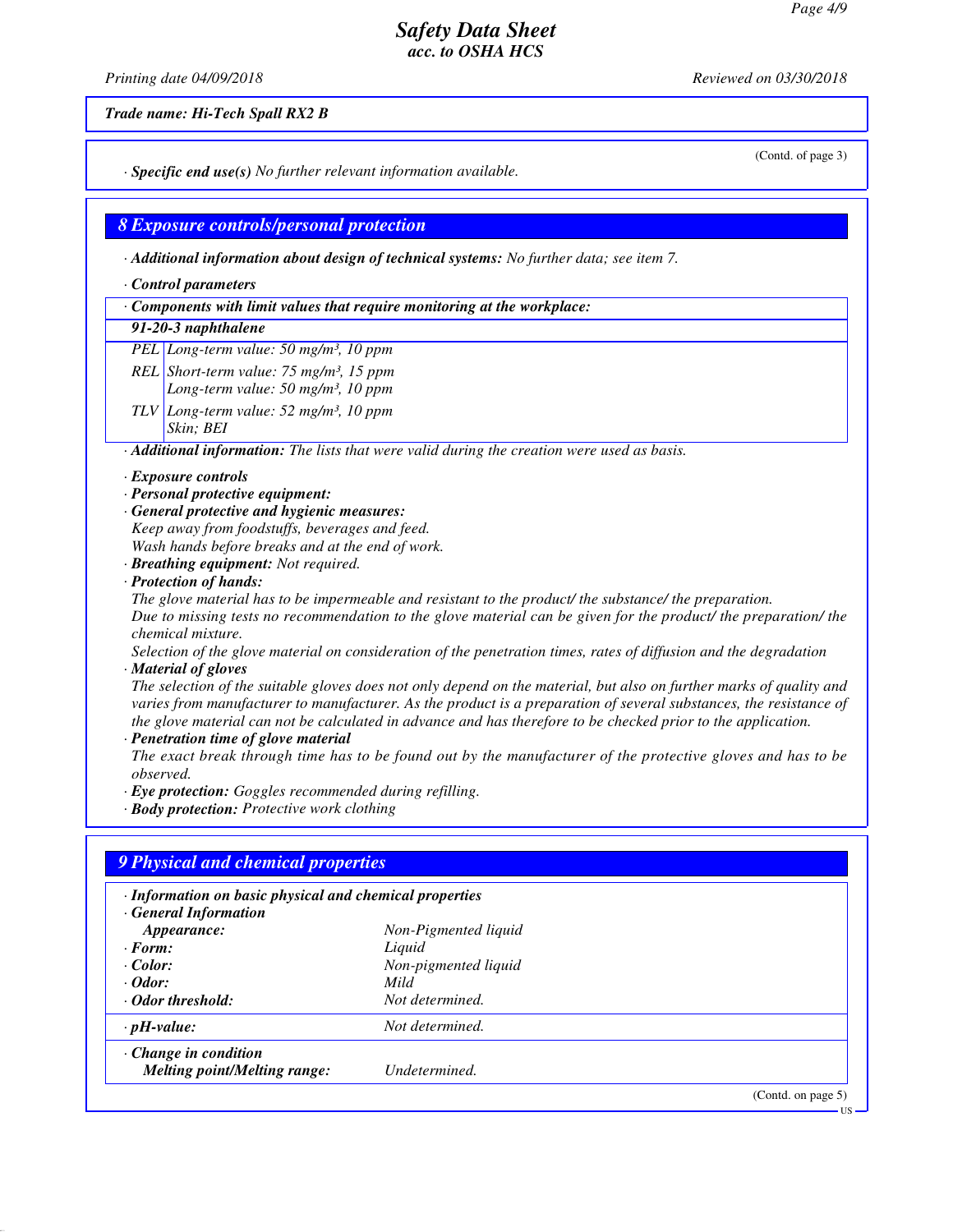*Printing date 04/09/2018 Reviewed on 03/30/2018*

*Trade name: Hi-Tech Spall RX2 B*

|                                                            | (Contd. of page 4)                         |
|------------------------------------------------------------|--------------------------------------------|
| <b>Boiling point/Boiling range:</b>                        | Undetermined.                              |
| · Flash point:                                             | 79 °C (174.2 °F)                           |
| · Flammability (solid, gaseous):                           | Not applicable.                            |
| · Ignition temperature:                                    | 540 °C (1,004 °F)                          |
| · Decomposition temperature:                               | Not determined.                            |
| · Auto igniting:                                           | Product is not selfigniting.               |
| · Danger of explosion:                                     | Not determined.                            |
| · Explosion limits:                                        |                                            |
| Lower:                                                     | Not determined.                            |
| <b>Upper:</b>                                              | Not determined.                            |
| · Vapor pressure:                                          | Not determined.                            |
| $\cdot$ Density:                                           | Not determined.                            |
| $\cdot$ Relative density                                   | Not determined.                            |
| · Vapor density                                            | Not determined.                            |
| $\cdot$ Evaporation rate                                   | Not determined.                            |
| · Solubility in / Miscibility with                         |                                            |
| Water:                                                     | Not miscible or difficult to mix.          |
| · Partition coefficient (n-octanol/water): Not determined. |                                            |
| · Viscosity:                                               |                                            |
| Dynamic:                                                   | Not determined.                            |
| Kinematic:                                                 | Not determined.                            |
| · Solvent content:                                         |                                            |
| <b>VOC</b> content:                                        | $0.00 \%$                                  |
|                                                            | $0.0$ g/l $/0.00$ lb/gl                    |
| $\cdot$ Other information                                  | No further relevant information available. |

# *10 Stability and reactivity*

*· Reactivity No further relevant information available.*

- *· Chemical stability*
- *· Thermal decomposition / conditions to be avoided: No decomposition if used according to specifications.*
- *· Possibility of hazardous reactions*
- *Contact with certain rubbers and plastics can cause brittleness of the substance/product with subsequent loss in strength.*

*Exothermic reaction. Reacts with strong acids and alkalies. Reacts with oxidizing agents.*

- *· Conditions to avoid Avoid moisture*
- *· Incompatible materials:*
- *acids, amines, alcohols, water, Alkalines, strong bases, Products that react with isocyantes*
- *· Hazardous decomposition products: aromatic isocyanates, gases/vapours carbon monoxide, carbon dioxide, nitrogen oxide, hydrogen cyanide*

(Contd. on page 6)

US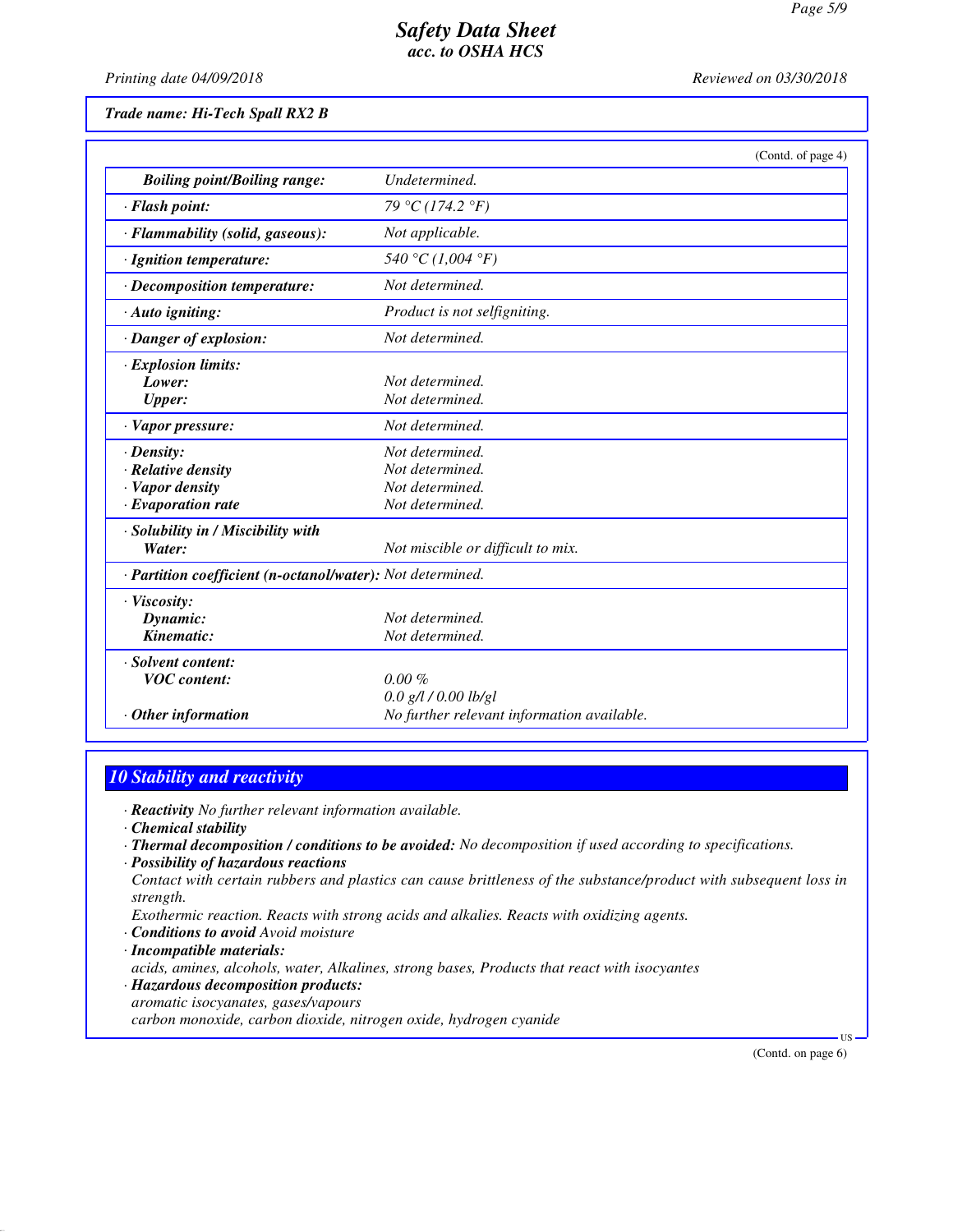*Printing date 04/09/2018 Reviewed on 03/30/2018*

#### *Trade name: Hi-Tech Spall RX2 B*

(Contd. of page 5)

| $*1$ |                                     |  |  |
|------|-------------------------------------|--|--|
|      | <b>11 Toxicological information</b> |  |  |

*· Information on toxicological effects*

*· Acute toxicity:*

*· LD/LC50 values that are relevant for classification:*

*ATE (Acute Toxicity Estimate)*

*Oral LD50 8,190 mg/kg (rat) Dermal LD50 83,572 mg/kg (rat)*

#### *91-20-3 naphthalene*

*Oral LD50 490 mg/kg (rat) Dermal LD50 5,000 mg/kg (rat)*

# *· Primary irritant effect:*

*· on the skin: No irritant effect.*

*· on the eye: No irritating effect.*

*· Sensitization: No sensitizing effects known.*

*· Additional toxicological information:*

*The product shows the following dangers according to internally approved calculation methods for preparations:*

*· Carcinogenic categories*

*· IARC (International Agency for Research on Cancer)*

*91-20-3 naphthalene 2B*

*· NTP (National Toxicology Program)*

*91-20-3 naphthalene R* 

*· OSHA-Ca (Occupational Safety & Health Administration)*

*None of the ingredients is listed.*

# *12 Ecological information*

*· Toxicity*

- *· Aquatic toxicity: No further relevant information available.*
- *· Persistence and degradability No further relevant information available.*
- *· Behavior in environmental systems:*
- *· Bioaccumulative potential No further relevant information available.*
- *· Mobility in soil No further relevant information available.*
- *· Additional ecological information:*
- *· General notes: Not known to be hazardous to water.*
- *· Results of PBT and vPvB assessment*
- *· PBT: Not applicable.*

*· vPvB: Not applicable.*

*· Other adverse effects No further relevant information available.*

## *13 Disposal considerations*

*· Waste treatment methods*

*· Recommendation:*

*Must not be disposed of together with household garbage. Do not allow product to reach sewage system. Incinerate in a licensed facility. Dispose of in a licensed facility. Do not discharge substance/product into sewer system.*

(Contd. on page 7)

US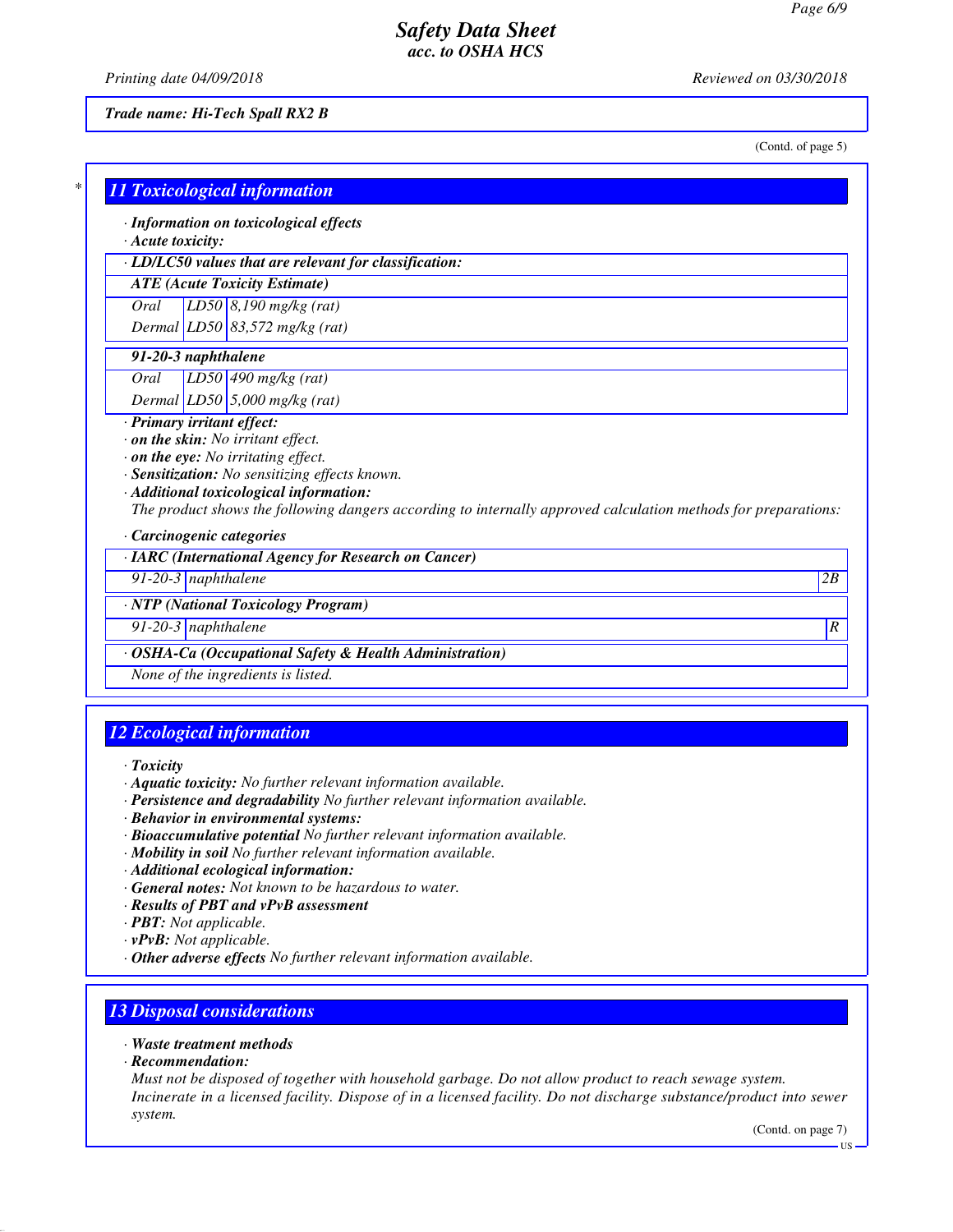*Printing date 04/09/2018 Reviewed on 03/30/2018*

(Contd. of page 6)

*Trade name: Hi-Tech Spall RX2 B*

*· Uncleaned packagings:*

*· Recommendation: Disposal must be made according to official regulations.*

| ENVIRONMENTALLY HAZARDOUS SUBSTANCE, LIQUID,<br>N.O.S. (NAPHTHALENE, CRUDE), MARINE POLLUTANT |
|-----------------------------------------------------------------------------------------------|
| ENVIRONMENTALLY HAZARDOUS SUBSTANCE, LIQUID,<br>N.O.S. (NAPHTHALENE, CRUDE)                   |
|                                                                                               |
|                                                                                               |
|                                                                                               |
|                                                                                               |
|                                                                                               |
| 9 Miscellaneous dangerous substances and articles                                             |
|                                                                                               |
|                                                                                               |
|                                                                                               |
| Product contains environmentally hazardous substances:                                        |
|                                                                                               |
|                                                                                               |
| Warning: Miscellaneous dangerous substances and articles                                      |
|                                                                                               |
|                                                                                               |
|                                                                                               |
|                                                                                               |
|                                                                                               |
|                                                                                               |
|                                                                                               |
|                                                                                               |
|                                                                                               |
| Maximum net quantity per inner packaging: 30 ml                                               |
| Maximum net quantity per outer packaging: 1000 ml                                             |
|                                                                                               |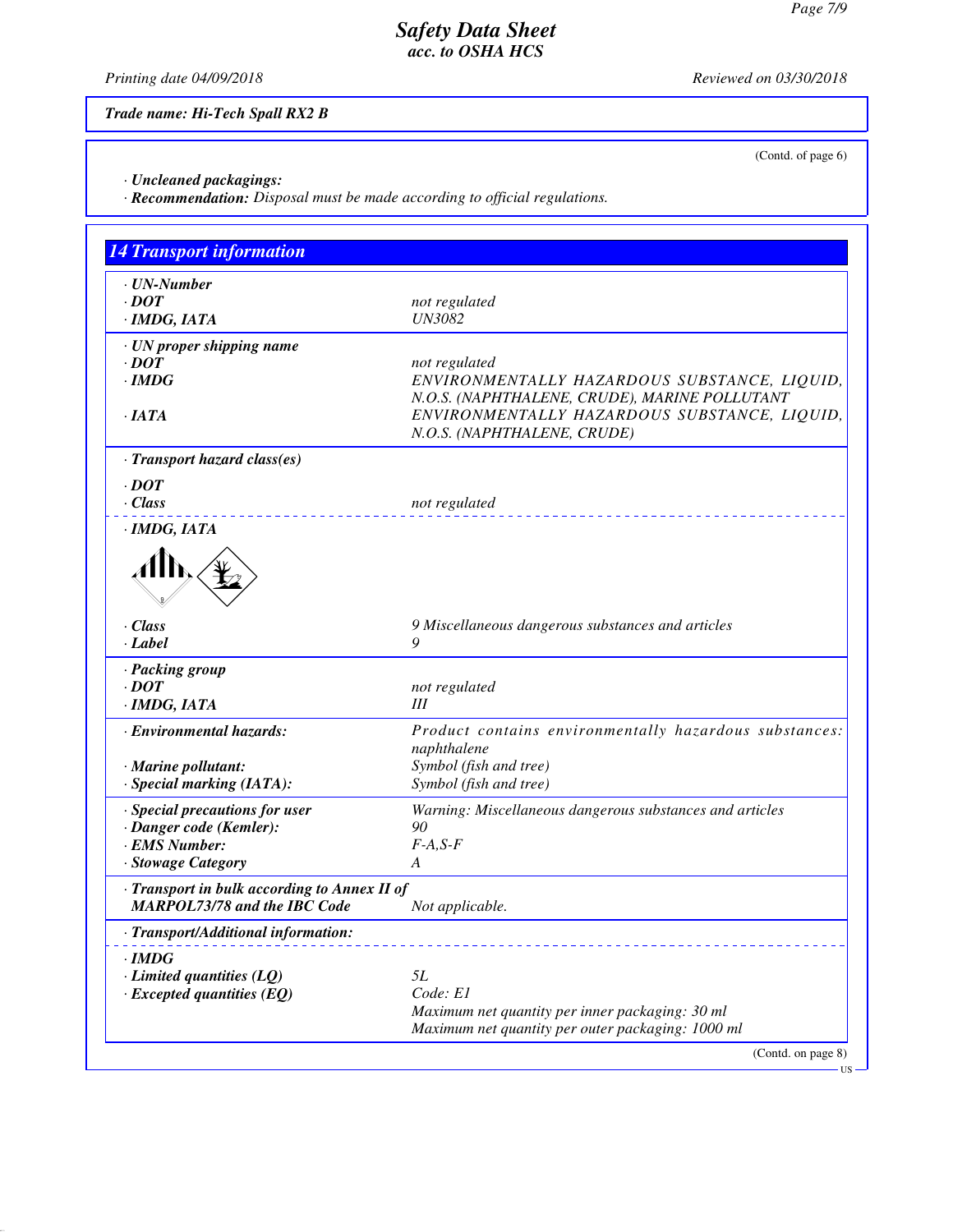*Printing date 04/09/2018 Reviewed on 03/30/2018*

*Trade name: Hi-Tech Spall RX2 B*

(Contd. of page 7)

*· UN "Model Regulation": UN 3082 ENVIRONMENTALLY HAZARDOUS SUBSTANCES, LIQUID, N.O.S. (NAPHTHALENE, CRUDE), 9, III*

## *\* 15 Regulatory information*

*· Safety, health and environmental regulations/legislation specific for the substance or mixture · Sara*

*· Section 355 (extremely hazardous substances):*

*None of the ingredients is listed.*

*· Section 313 (Specific toxic chemical listings):*

*91-20-3 naphthalene*

*· TSCA (Toxic Substances Control Act):*

*All ingredients are listed.*

*· Proposition 65*

*· Chemicals known to cause cancer:*

*91-20-3 naphthalene*

*· Chemicals known to cause reproductive toxicity for females:*

*None of the ingredients is listed.*

*· Chemicals known to cause reproductive toxicity for males:*

*None of the ingredients is listed.*

*· Chemicals known to cause developmental toxicity:*

*None of the ingredients is listed.*

*· Carcinogenic categories*

*· EPA (Environmental Protection Agency)*

*91-20-3 naphthalene C, CBD*

*· TLV (Threshold Limit Value established by ACGIH)*

*91-20-3 naphthalene A4*

*· NIOSH-Ca (National Institute for Occupational Safety and Health)*

*None of the ingredients is listed.*

*· GHS label elements The product is classified and labeled according to the Globally Harmonized System (GHS). · Hazard pictograms*



*· Signal word Danger*

*· Hazard-determining components of labeling: Solvent naphtha (petroleum), heavy arom. naphthalene*

*· Hazard statements Combustible liquid. Suspected of causing cancer. May be fatal if swallowed and enters airways.*

(Contd. on page 9)

US